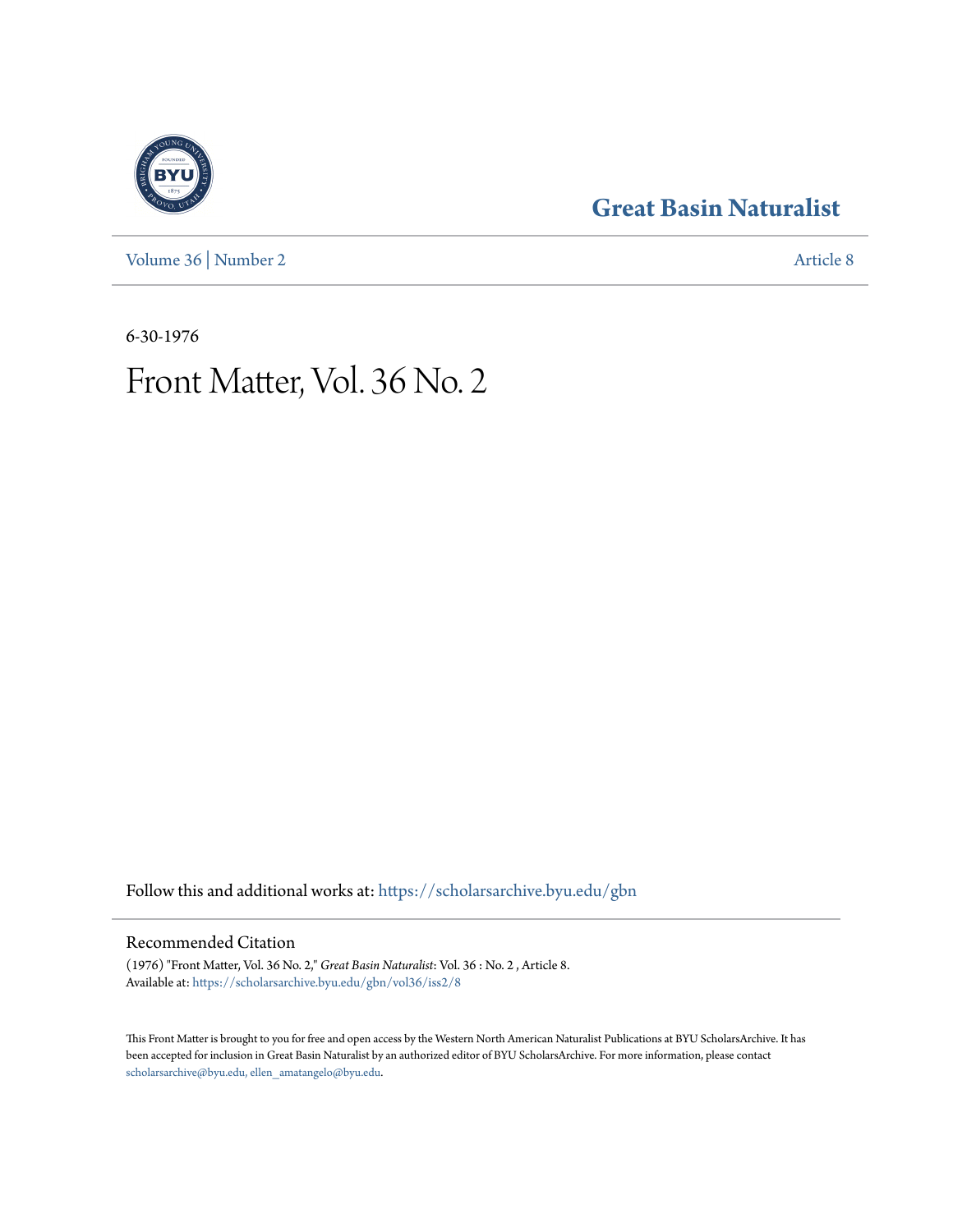# **HE GREAT BASIN NATURALIST**

## ume 36 No.2 June 30, 1976

 $S - G 7868$ 

**Brigham Young University** 

MUS. COMP. ZOOL. LIBRARY

JAN 4 1977

HARVARD<br>UNIVERSITY